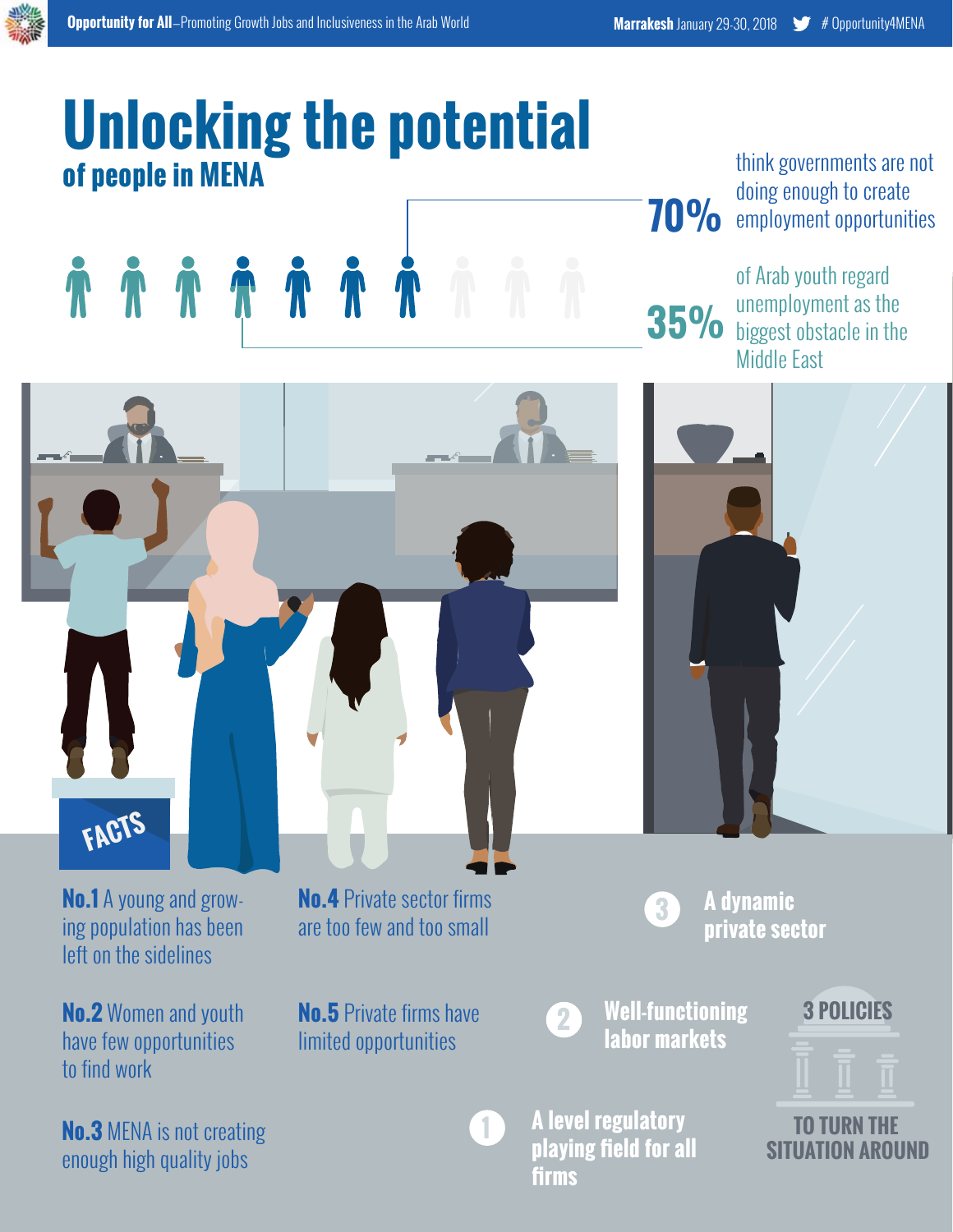#### **Table of contents**

**Fact No.1** A young and growing population has been left on the sidelines

**Fact No.2** Women and youth have few opportunities to find work

**Fact No.3** MENA is not creating enough high quality jobs

**Fact No.4** Private sector firms are too few and too small

**Fact No.5** Private firms have limited opportunities

- **1**
- **3 4**
- **5**
- **6**
- **7**
- **8**
- **3**
- 
- 

**Solutions Need to Be Anchored Around 3 Pillars** 

**Policy Change Can Bring Better Results for All**

\* Based on data compiled by the International Labour Office, the World Bank, the World Economic Forum, and the International Monetary Fund. Survey results are from the Arab Barometer Survey and the ASDA'A Burson-Marsteller Arab Youth Survey.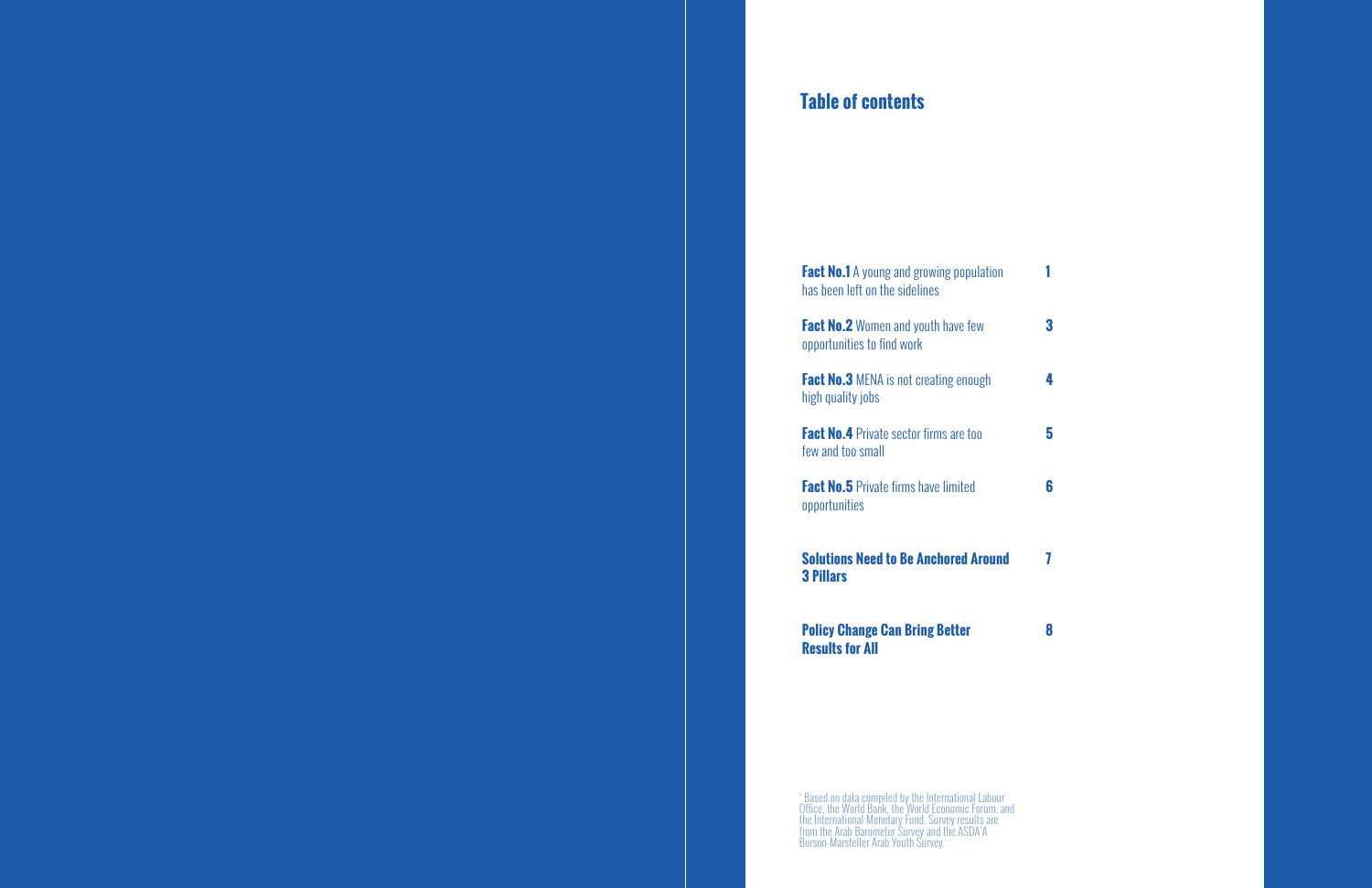

<sup>3</sup> Emerging Markets<br><sup>4</sup> Advanced Economies

(Men and Women with Jobs/Total Population Age 15+)



 $40$ 

 Groupings and Abbreviations: MENA refers to the Middle East, North Africa, Afghanistan, and Pakistan ILO estimates, with unchanged participation rates 2016 2021

**...over 27 million will**

seek jobs2

will be of working age...

01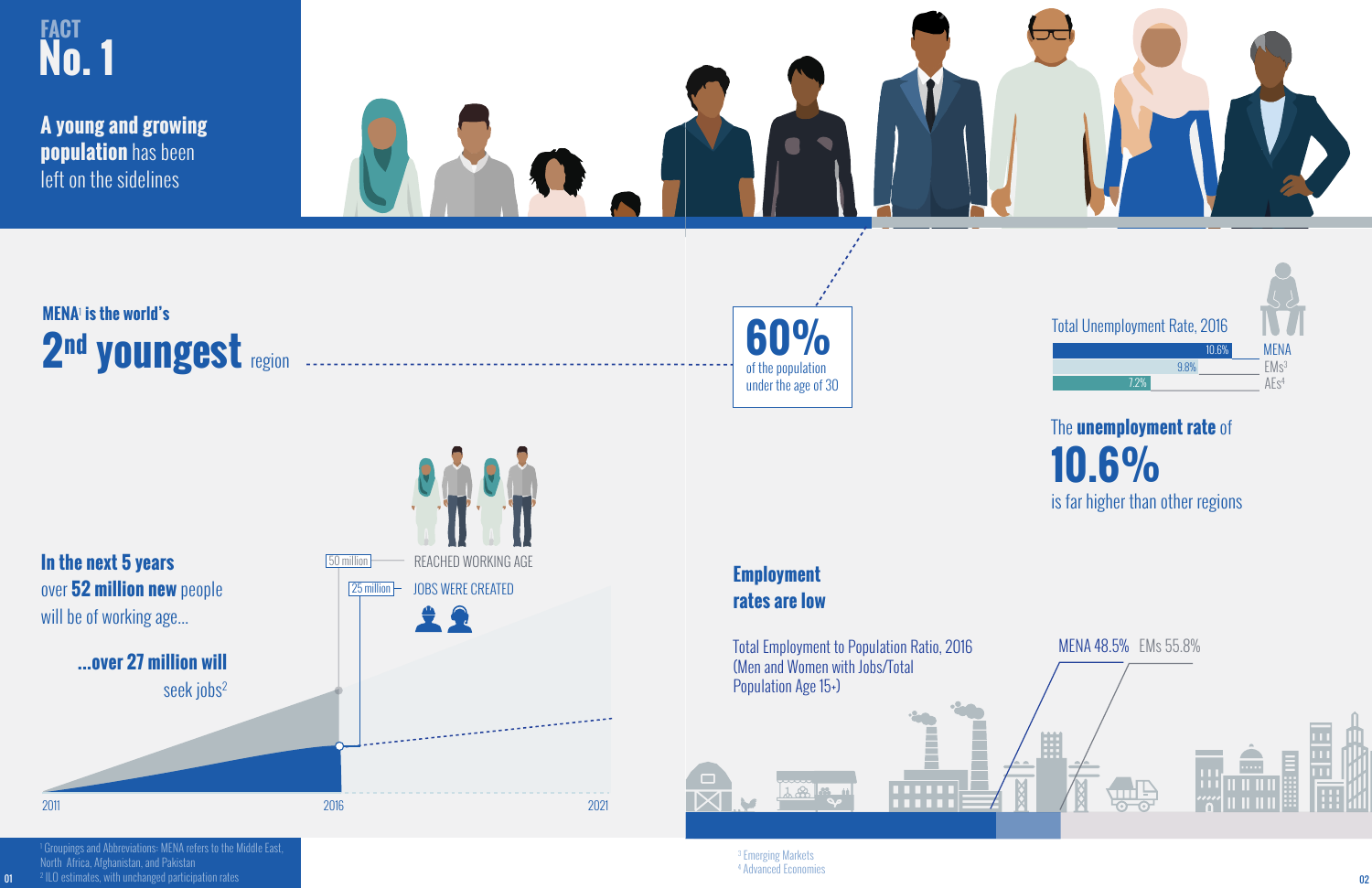**Women and youth have few opportunities to find work** 



**Women are nearly 3x less likely than men** to seek work





And when they do look, **women are nearly 2x as likely to not get a job**



Female Unemployment Rate, 2016

**Young people** are **3x more** likely to be **unemployed** than adults 24.6% MENA 22.3% EMs 16.2% AEs Youth Unemployment Rate, 2016

| 7.2% 11.0% | $17.4\%$ | MENA       |
|------------|----------|------------|
|            |          | <b>FMs</b> |



**Unemployment affects youth** irrespective of their educational attainment

5 Based on five MENA emerging economies

## **MENA is not creating enough high quality jobs**

**A large share of people rely on informal work,**  especially in rural areas



**Many jobs are low paid** 22% of MENA workers make **< \$3.10**  PPP6 adjusted per day

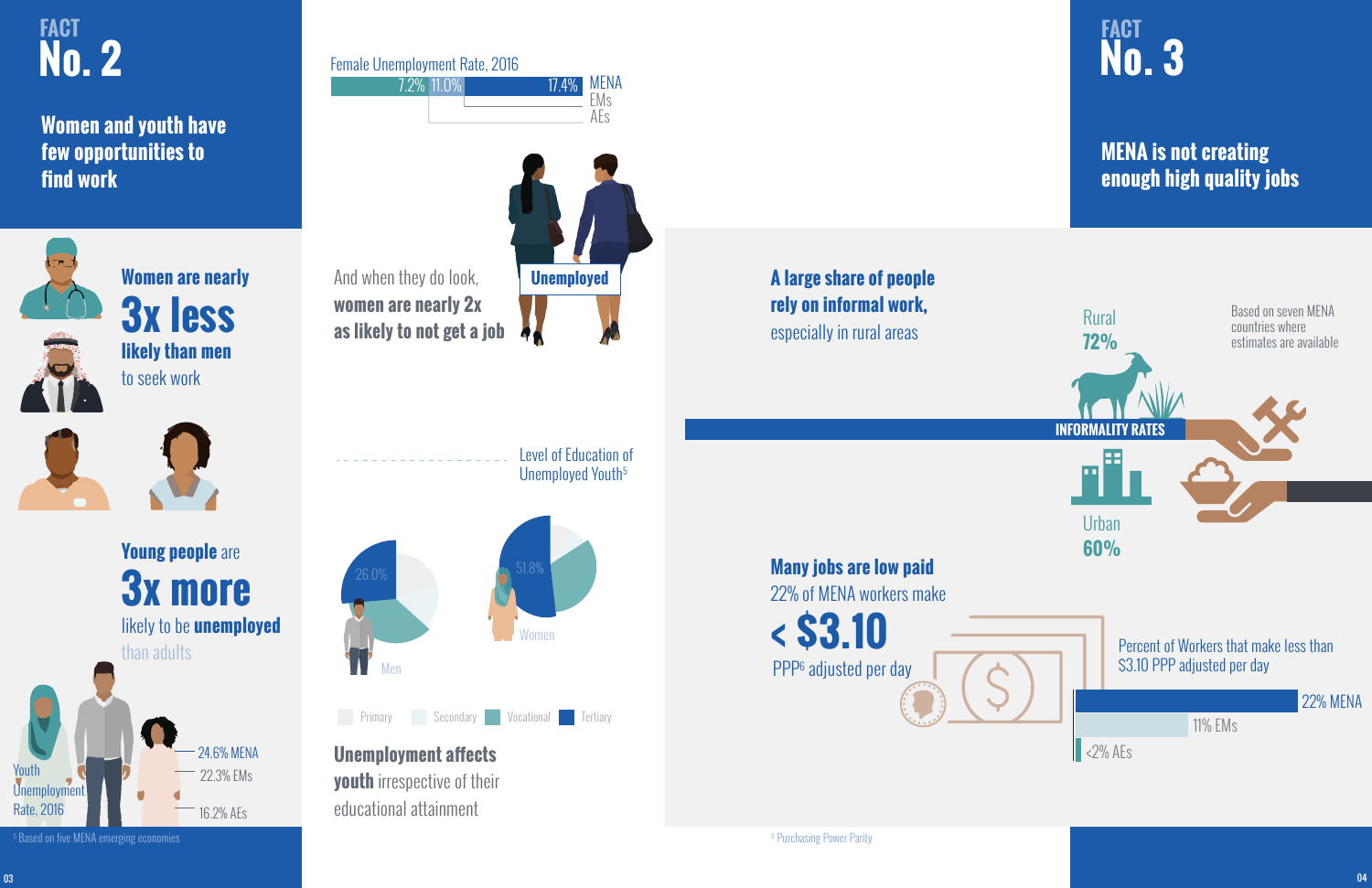## **Private firms have limited opportunities**



## **No. 5 FACT**

## **Small and medium-sized firms lacks access to finance**

Latin America and the Caribbean **+ 11%** Sub-Saharan

## Loans to SMEs amounted to **2% of GDP**, the lowest concentration in the world

Percent of GDP, latest available data



Emerging Europe

## **Investment in the region has declined**

### MENA: **-53%**

## Annual Employment Growth, by firm size Percent, average 2010-2013 EAP<sup>10</sup> SSA ECA **IMENA** 6 4 2 -2 8 LESS THAN 20 PERMANENT EMPLOYEES | 20-100 PERMANENT EMPLOYEES

Africa **+76%**

Change in foreign direct investment inflows, 2010-2015

## **MENA has not been riding the technological wave Only 6%**

of the population has access to broadband

 $\longrightarrow$  EMDE<sup>11</sup>

6% MENA



**Private sector firms are too few and too small** 

### **Firms face barriers to entry to the formal sector and stay small**

**MENA small and medium-sized firms do not create enough jobs** 

 Europe and Central Asia 8 Sub Sahara Africa

<sup>9</sup> Latin America and the Caribbean-<sup>10</sup> East Asia and Pacific

## **No. 4 FACT**



Entry density of formal sector

000

n na m

88 Q

000

000

000

o

 $\blacksquare$ 

 $\overline{a}$ 

05